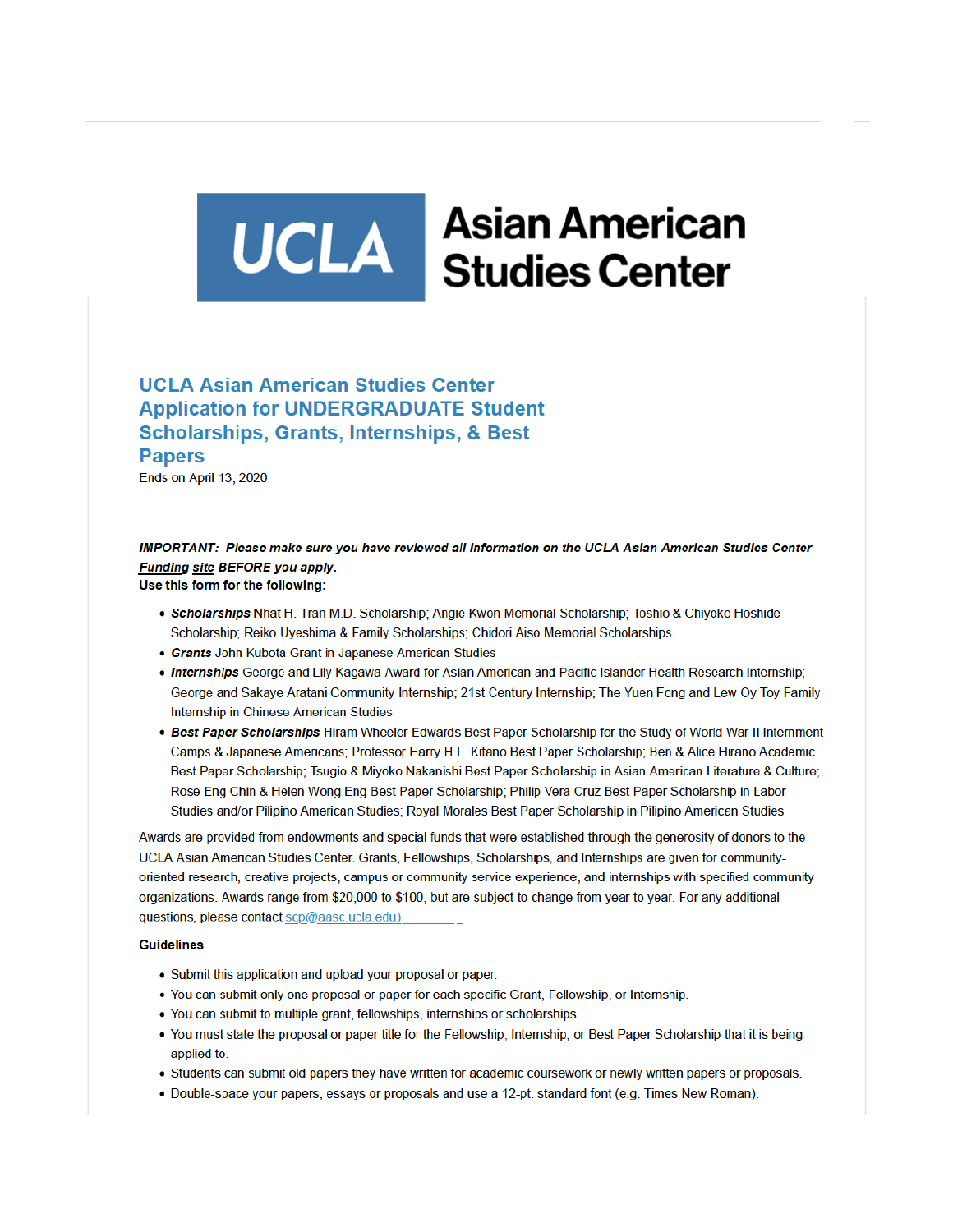. Only complete applications will be considered for review. Application packages with incomplete information and/or copies will be disqualified.

#### **Eligibility**

- For all Scholarships, Grants, and Internships, the applicant must be a registered continuing undergraduate student enrolled at UCLA in the upcoming academic year for Fall, Winter, Spring quarters and can include Summer if applicable.
- Applicant can be enrolled in any departmental major program at UCLA.
- · Additional eligibility or criteria requirements for specific Scholarship, Grant, and Internship may be listed as specified by the fund purpose.
- Applicant can be of any race or ethnicity and academic discipline for most Scholarship, Grant, and Internship.

Please select which opportunities you wish to apply to:

#### **SCHOLARSHIPS**

- Nhat H. Tran, M.D. Scholarship
- Angie Kwon Memorial Scholarship
- **D** Toshio & Chiyoko Hoshide Scholarship
- Reiko Uyeshima & Family Scholarship
- Chidori Aiso Memorial Scholarship

#### **GRANTS**

John Kubota Grant in Japanese American Studies

#### **INTERNSHIPS**

- George & Sakaye Aratani Community Internship
- 21st Century Internship
- Nuen Fong and Lew Oy Toy Family Internship in Chinese American **Studies**
- **B** George and Lily Kagawa Award for Asian American and Pacific **Islander Health Research Internship**

#### **BEST PAPER SCHOLARSHIPS**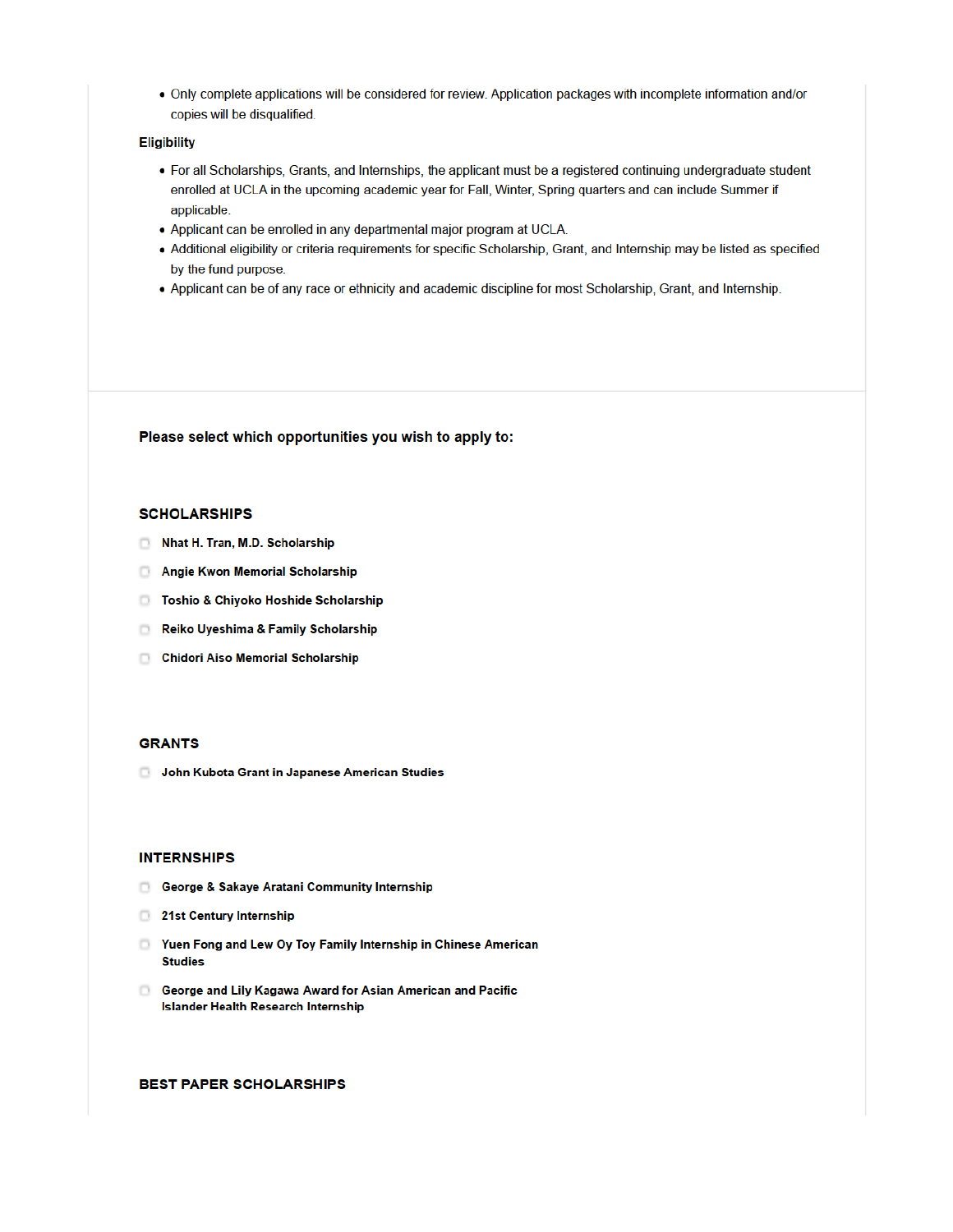Papers can be submitted that have been written for any academic course or be newly written papers. Papers can be of any length but no more than 10 pages. Quality of paper is more important than quantity of pages.

### **Select Best Paper Scholarships**

- **E** Hiram Wheeler Edwards Scholarship for the Study of World War II **Internment Camps & Japanese Americans**
- Professor Harry H.L. Kitano Undergraduate Scholarship
- **Ben & Alice Hirano Scholarship**
- **D** Tsugio & Miyoko Nakanishi Scholarship in Asian American Literature & Culture
- Rose Eng Chin & Helen Wong Eng Scholarship
- Philip Vera Cruz Best Paper Scholarship in Labor Studies and/or **Pilipino American Studies**
- Royal Morales Best Paper Scholarship in Pilipino American Studies

# **SECTION I: APPLICATION INFORMATION**

#### Name \*

**Full Name** 

#### Gender

Optional

#### **UCLA Identification Number\***

Please note if you are applying for a Best Paper Scholarship and are selected for an award, you will be asked to submit your Social Security number.

#### **Email address \***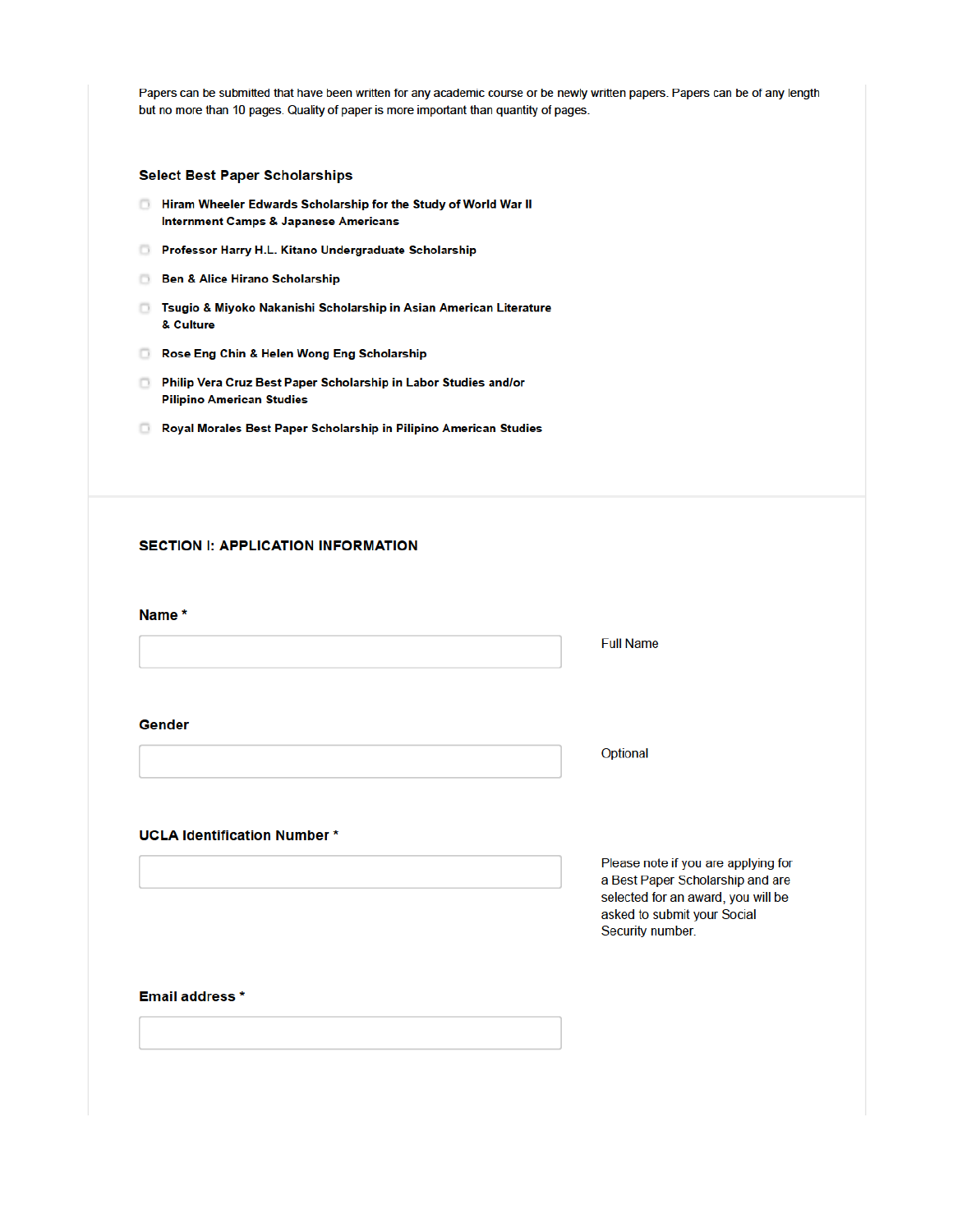| ▓≣.                 | Enter phone number including country code |                          |
|---------------------|-------------------------------------------|--------------------------|
|                     |                                           |                          |
|                     | <b>Permanent Home Phone</b>               |                          |
|                     |                                           |                          |
| $\frac{3000}{2000}$ | Enter phone number including country code |                          |
|                     |                                           |                          |
|                     | Address when enrolled at UCLA *           |                          |
|                     |                                           | Street, city, state, zip |
|                     |                                           |                          |
|                     |                                           |                          |
|                     |                                           |                          |
|                     |                                           |                          |
|                     | <b>Permanent Mailing Address *</b>        |                          |
|                     |                                           | Street, city, state, zip |
|                     |                                           |                          |
|                     |                                           |                          |
|                     |                                           |                          |
|                     |                                           |                          |
|                     | Degree Program enrolled in *              |                          |
|                     | <b>Bachelor of Arts</b>                   | Select one               |
| D                   | <b>Bachelor of Sciences</b>               |                          |
|                     |                                           |                          |
|                     |                                           |                          |
|                     | Undergraduate Major(s) *                  |                          |
|                     |                                           |                          |
|                     |                                           |                          |
|                     | Minor(s)                                  |                          |
|                     |                                           | Optional                 |
|                     |                                           |                          |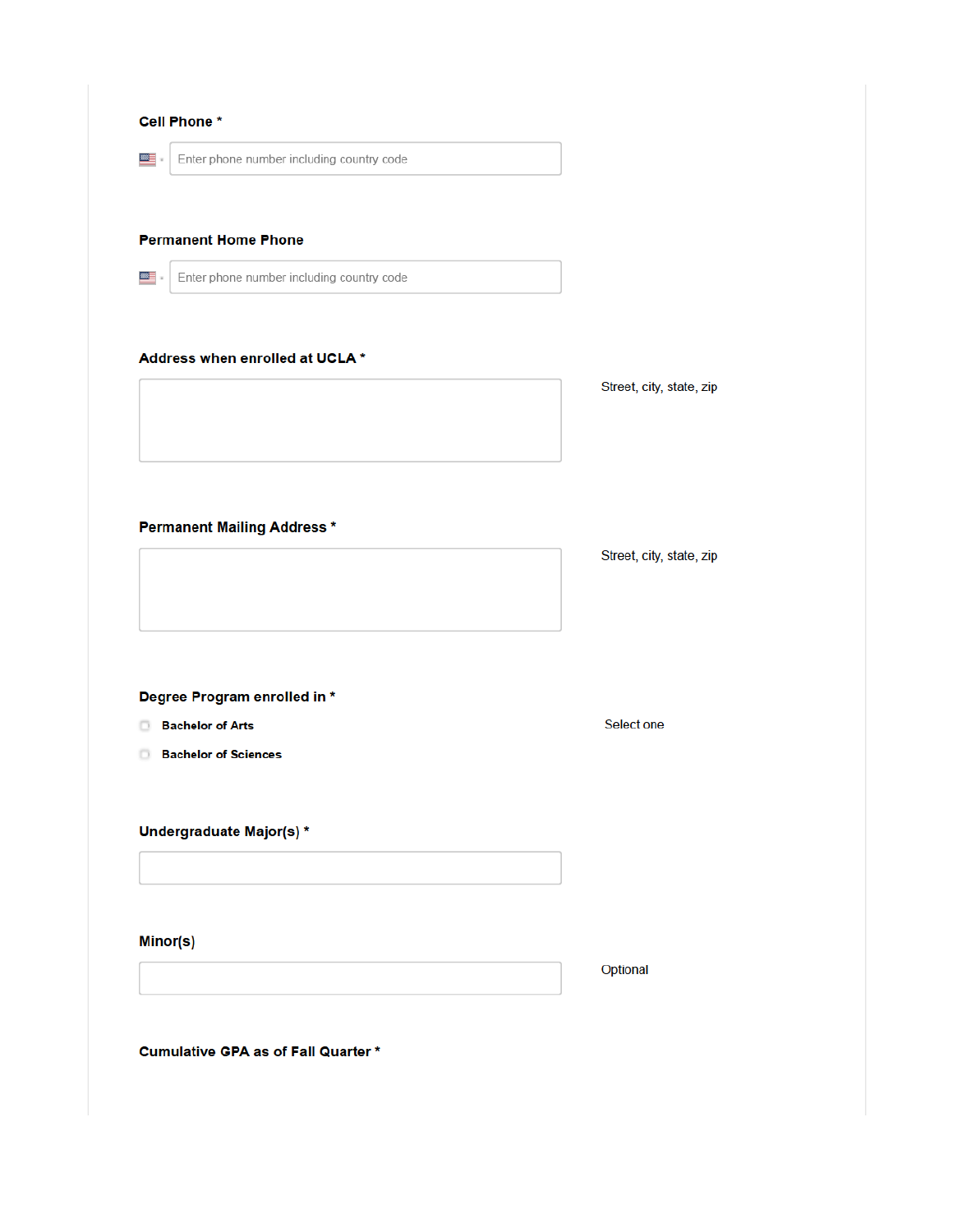| Academic units completed * |  |
|----------------------------|--|
|----------------------------|--|

# **Expected date of graduation \***

MM/DD/YYYY

Select one

# Undergraduate student status in Fall Quarter \*

- Freshman (0-44.9 units)
- Sophomore (45-89.9 units)
- Junior (90-134.9 units)
- Senior (> 135 units)

## **Ethnicity**

Optional/list only if requested in guidelines

# **California resident?**

- **O** Yes
- $\odot$  No

U.S. Citizen?\*

**O** Yes

 $\bullet$  No

# If "No," country of citizenship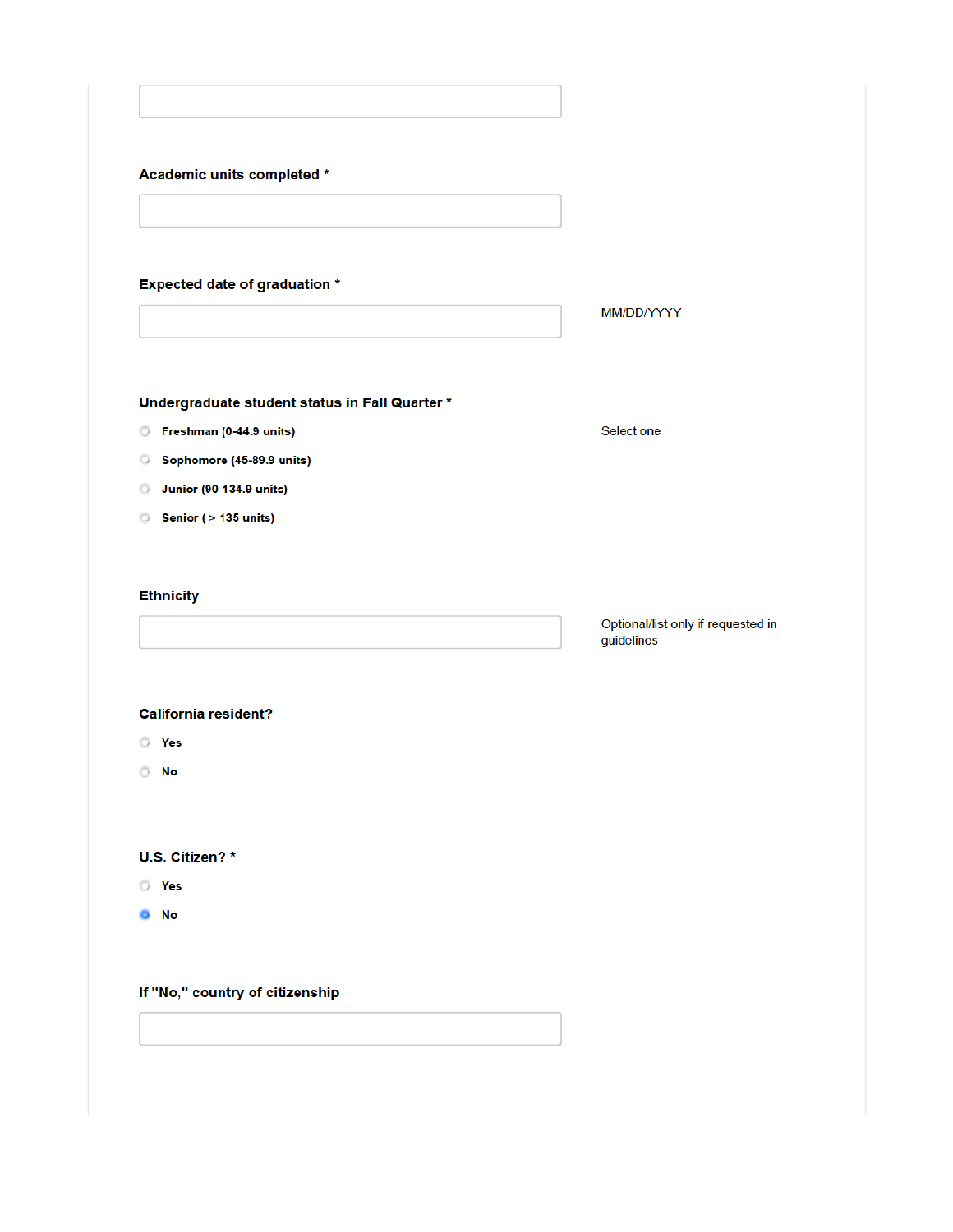#### **Visa Type**

- **Student**
- **Permanent Resident**

Have you received an AASC Grant, Fellowship, Internship, or Best Paper Scholarship (formerly called Academic Prize) in the past?

- **O** Yes
- **D** No

If "Yes," state date received

MM/YYYY

#### Title of Project that received past award

Please list any publications or other creative works that resulted from the previous award

## **SECTION II: UPLOADS**

#### 1. Curriculum Vitae or Resume

If you do not have a curriculum vitae or resume, please respond to the following questions on additional pages and attach to this application.

a) List chronologically your academic record or achievements, including research or creative projects, field studies, internships, honors thesis, special studies projects, teaching experience, publications, presentations, etc.

b) List chronologically your record of professional activities, university or community service. Provide a description of your activities and service. Include dates of involvement and, if any, position titles held.

c) List any current or previous employment. Include job descriptions, dates, and hours worked per week.

d) List the honors and awards that you have received.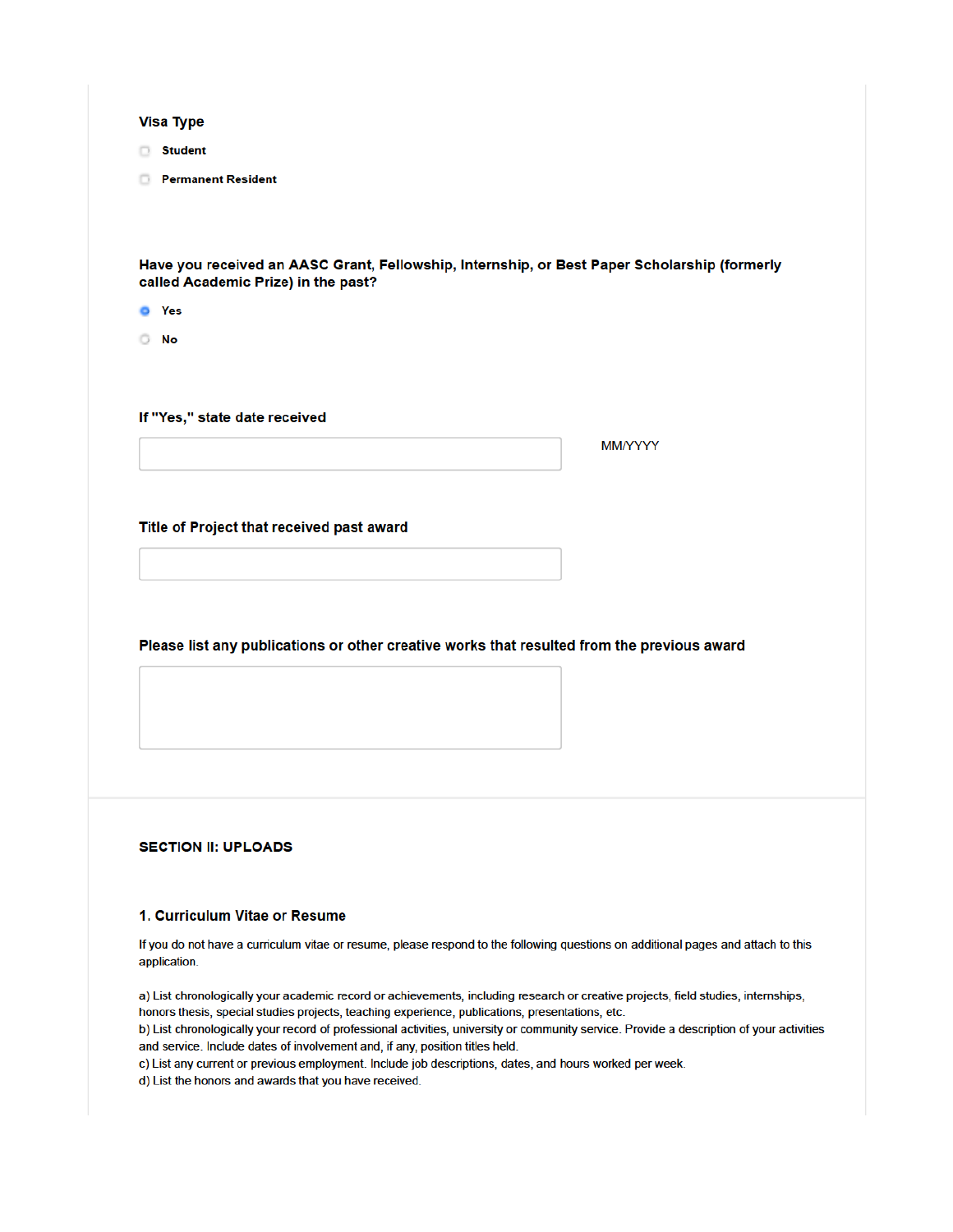| <b>Choose Files</b>                                                                                                                                                                                                                                                                                                                                                                                                      | File must be a Adobe PDF document.<br>No files have been attached yet.                              |
|--------------------------------------------------------------------------------------------------------------------------------------------------------------------------------------------------------------------------------------------------------------------------------------------------------------------------------------------------------------------------------------------------------------------------|-----------------------------------------------------------------------------------------------------|
| 2. Unofficial Transcript *                                                                                                                                                                                                                                                                                                                                                                                               |                                                                                                     |
| Acceptable file types: pdf.                                                                                                                                                                                                                                                                                                                                                                                              | File must be a Adobe PDF document.                                                                  |
| <b>Choose Files</b>                                                                                                                                                                                                                                                                                                                                                                                                      | You can retrieve your unofficial transcript<br>using this link:                                     |
|                                                                                                                                                                                                                                                                                                                                                                                                                          | (https://www.registrar.ucla.edu/Student-<br>Records/Academic-Transcript)                            |
|                                                                                                                                                                                                                                                                                                                                                                                                                          | No files have been attached yet.                                                                    |
| 3. UCLA financial aid award and/or a personal statement of your financial situation and need<br>For personal statement, write what your financial situation is, such as:<br>. If you work, how many hours a week; what is the monthly/annual pay?<br>• Is anyone able to financially support you, why or why not?<br>• What are the conditions for your financial need?<br>. If you have loan debt, what type, how much? |                                                                                                     |
|                                                                                                                                                                                                                                                                                                                                                                                                                          |                                                                                                     |
| Upload Financial Award and/or Statement File *                                                                                                                                                                                                                                                                                                                                                                           |                                                                                                     |
| Acceptable file types: pdf, doc, docx.                                                                                                                                                                                                                                                                                                                                                                                   | File must be a Microsoft Word or Adobe<br>PDF document.<br>Select up to 2 files to attach. No files |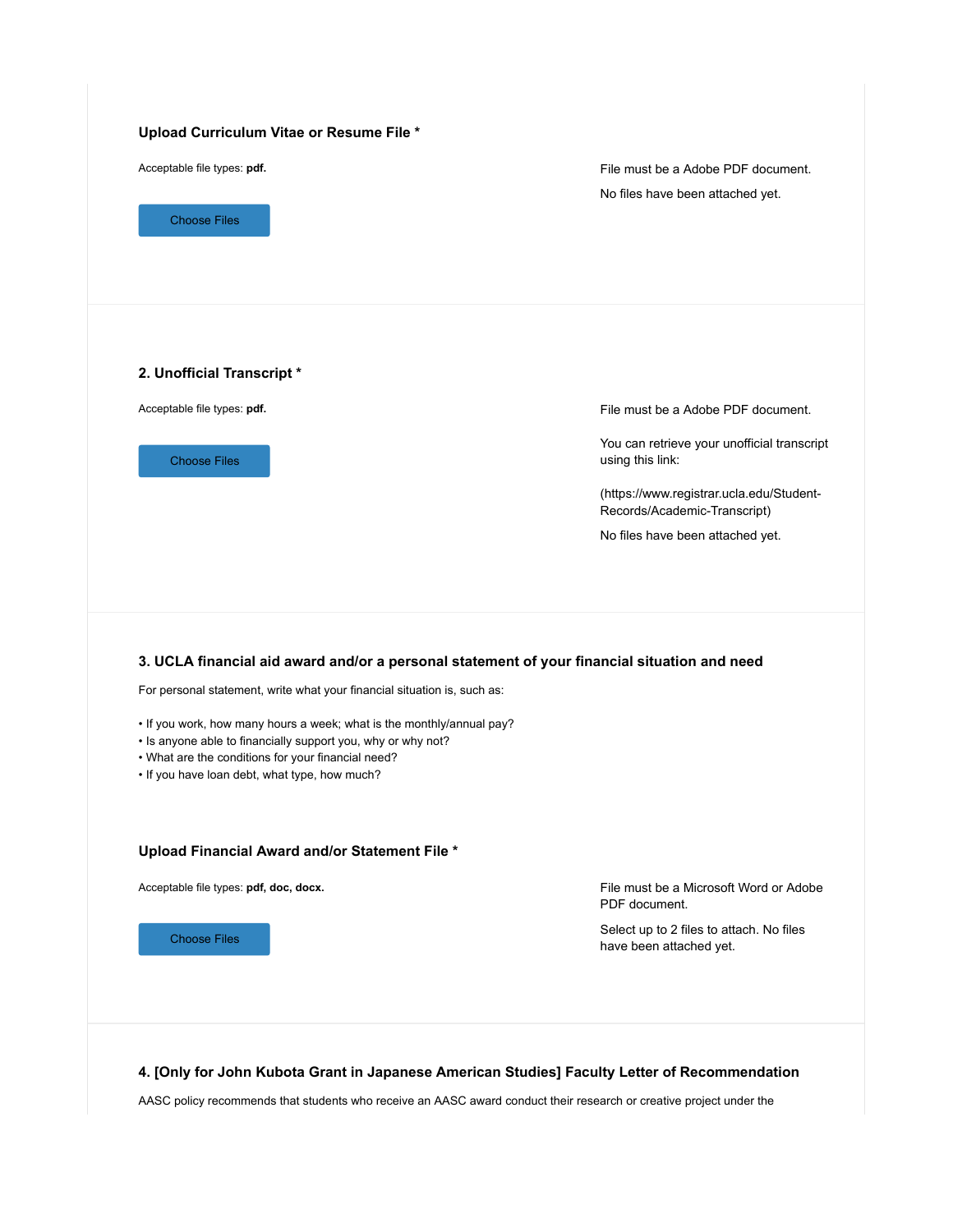mentorship of a faculty advisor. Should a faculty member agree to serve as an advisor, AASC requests that letters of recommendation include comments on the following:

- How well you know the applicant
- The significance and feasibility of the proposed research or creative project
- The applicant's capability to carry out the proposed research or creative project
- Whether you will be available for consultation with the student during the award period

| Acceptable file types: pdf, doc, docx.               | File must be a Microsoft Word or Adobe<br>PDF document.     |
|------------------------------------------------------|-------------------------------------------------------------|
| <b>Choose Files</b>                                  | No files have been attached yet.                            |
| <b>SECTION III: REFERENCES</b>                       |                                                             |
| <b>UCLA Faculty Advisor</b>                          |                                                             |
|                                                      | Include:<br>Name & Title<br><b>Office Address</b>           |
|                                                      | Email<br>Phone                                              |
|                                                      | In what capacity are you<br>acquainted with this reference? |
| Faculty/Instructor/Community Organization (optional) |                                                             |
|                                                      | Name & Title<br>Organization Affiliation                    |
|                                                      | <b>Work Address</b>                                         |
|                                                      |                                                             |
|                                                      | Email<br>Phone<br>In what capacity are you                  |

Please enter the email address (below) of the faculty member, who will be writing your recommendation letter. They will receive instructions on the criteria.

AASC requests that their letter of recommendation include comments on the following:

(a) How well you know the applicant;